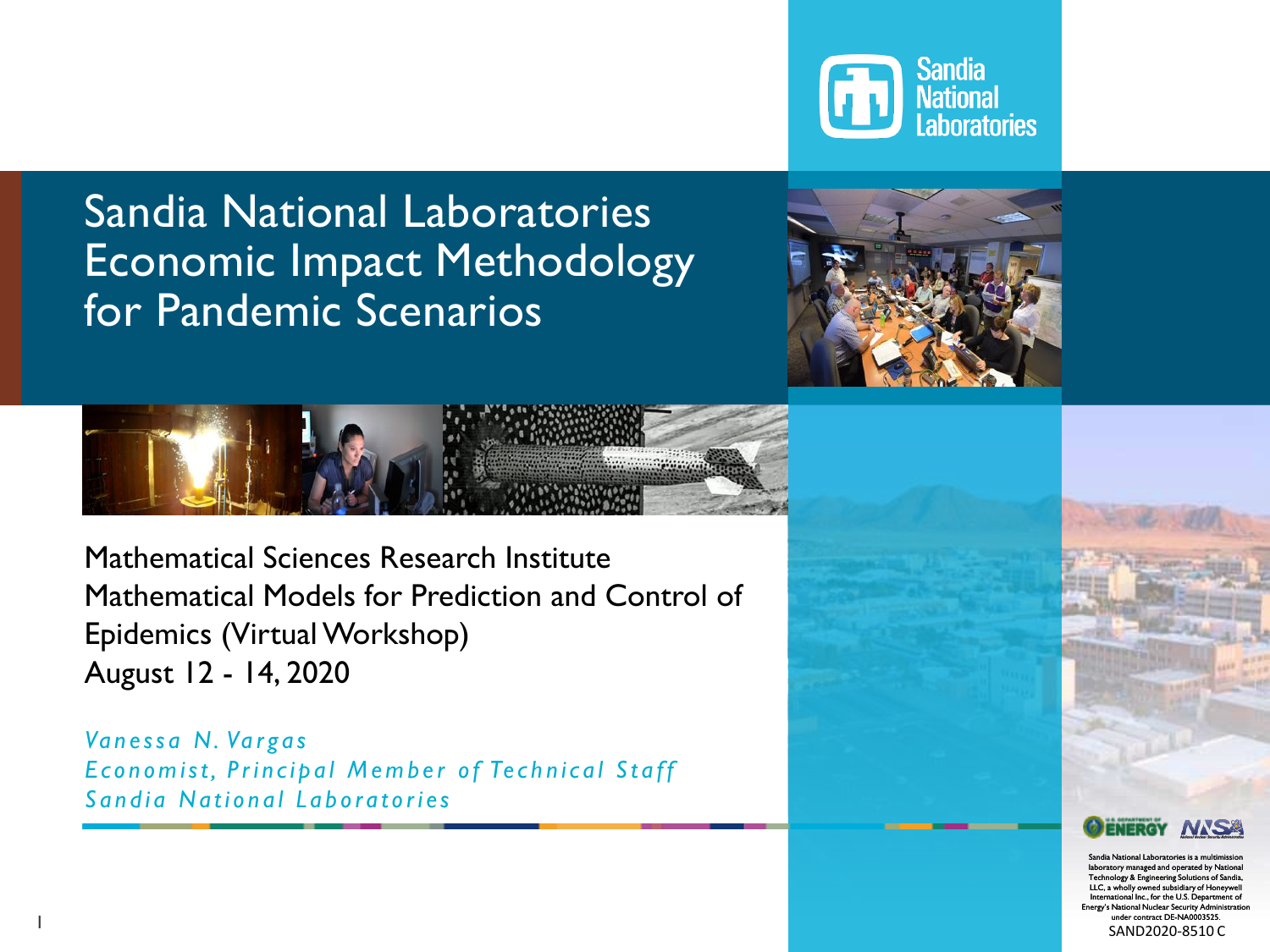## What are the cumulative economic impacts of major disruptive events?

Previous studies performed for DHS and DOE/Office of Radiological Security have shown that pandemics have a large economic impacts but vary with adopted local and national response procedures.

Sandia's modeling approach answers questions about:

- Unintended consequences
- Recovery strategies
- Economic Impacts
	- GDP
	- Unemployment
	- Industry Impacts
	- Supply Chains

#### **Physical 1. Physical Impacts**

- Population Health
- Scenario • Dispersion Modeling **Epidemiological**
- Morbidity/Mortality

#### **Response** • Emergency **2. Response**

- **Emergency Phase**
- Stabilization Stabilization Phase(s)
	- Phase **Recovery Phase**

# •**Economic (Direct/Indirect)** Recovery Phase • Cost of Response **3. Economic Impact**

- Cost of Response
- Behavioral Changes
- Stabilization Phase(s)
	- **Recovery Phase**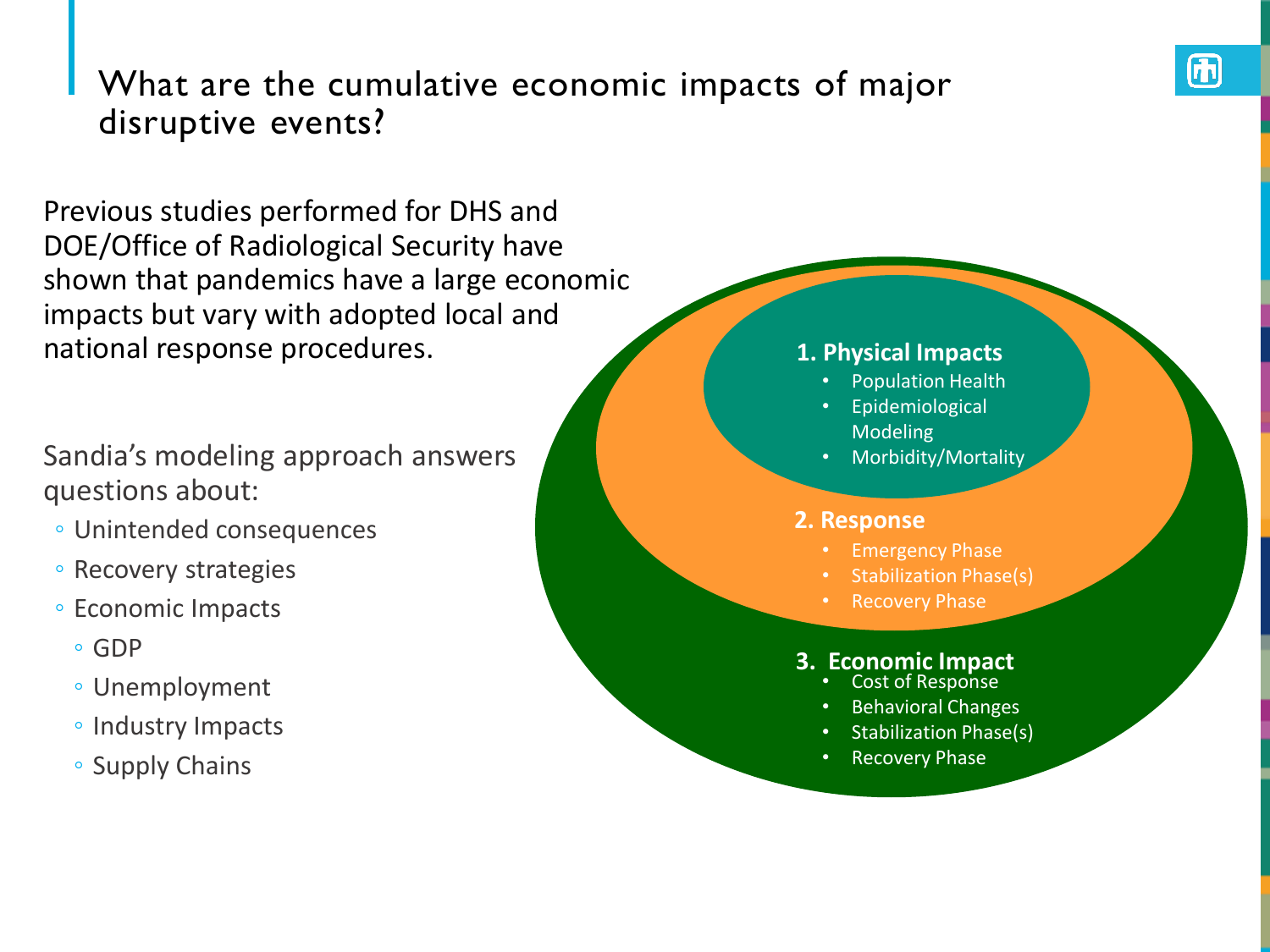# Approach:

## *Estimate Economic Impact from Physical and Infrastructure Impacts*

Objective

• Estimate cumulative economic impacts

Challenges

- Parameter specification, and modeling assumptions
	- Unknowns dominate event
	- Risk of double counting
	- Detailed data needs
	- Response sequence
	- Lack of real-time data
	- Stimuli +/- will occur over the year at differing time intervals

Solutions

- Outreach to experts
- Leverage epidemiological models
- Early peer review
- New/non-traditional data sources



**Representative not worst case scenarios. Leveraging of existing research of similar scale events**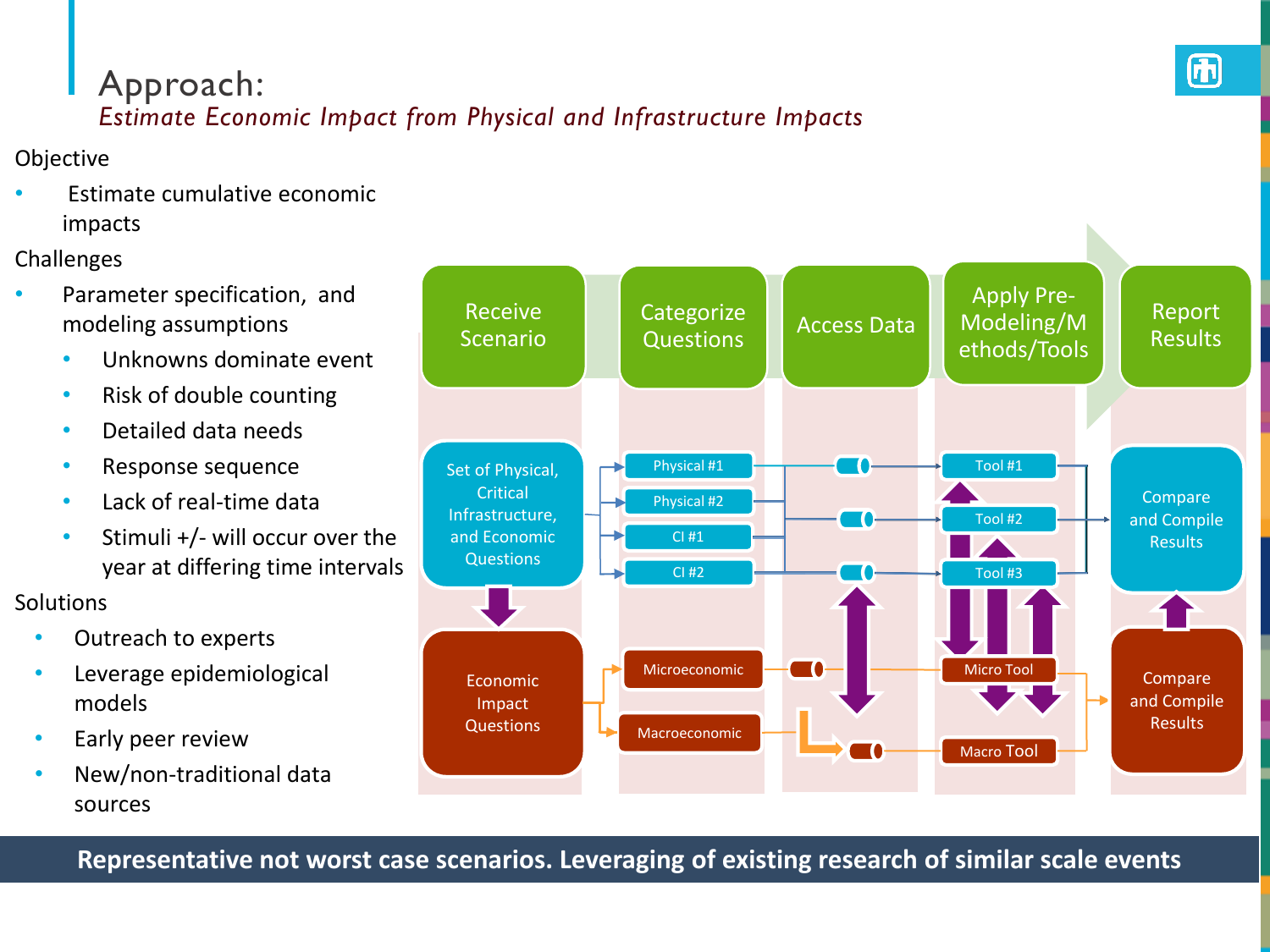# Past Scenarios: 2005 H5N1 and 2009 H1N1

| <b>Economic</b><br><b>Variables</b>                           | Year I                  |                        | Year 2 Year 3 Year 4 Year 5               |                                     |                         |
|---------------------------------------------------------------|-------------------------|------------------------|-------------------------------------------|-------------------------------------|-------------------------|
| <b>Gross Domestic</b><br><b>Product (Bil Fixed</b><br>1996\$) |                         |                        |                                           |                                     |                         |
| Less-severe<br>Scenario                                       | $-258.2$<br>$(-2.70%)$  | $-31.3$<br>$(-0.32%)$  | $-26.36$                                  | $-19.51$<br>$(-0.25\%)$ $(-0.18\%)$ | $-15.69$<br>$(-0.14%)$  |
| Most-likely<br>Scenario                                       | $-593.2$<br>$(-6.21%)$  | $-70.97$<br>$(-0.72%)$ | $-59.72$<br>$(-0.58%)$                    | $-43.56$<br>$(-0.40\%)$             | $-34.43$<br>$(-0.30\%)$ |
| Severe Scenario                                               | $-1190$<br>$(-12.46%)$  | $-151.6$<br>$(-1.54%)$ | $-131.8$                                  | $-100.5$<br>$(-1.27%)$ $(-0.92%)$   | $-83.03$<br>$(-0.72%)$  |
| <b>Employment</b><br>(thousand)                               |                         |                        |                                           |                                     |                         |
| Less-severe<br>Scenario                                       | $-3,892$<br>$(-2.33%)$  | -486.4<br>$(-0.29%)$   | -384.4                                    | $-267.5$<br>$(-0.23%)$ $(-0.16%)$   | $-203.6$<br>$(-0.10\%)$ |
| Most-likely Scenario                                          | $-8882$<br>$(-5.33%)$   | $-1095$<br>$(-0.66%)$  | $-862.3$                                  | $-587.2$<br>$(-0.52%)$ $(-0.35%)$   | $-435.9$<br>$(-0.21%)$  |
| Severe Scenario                                               | $-18100$<br>$(-10.84%)$ | $-2355$                | -1928<br>$(-1.42%)$ $(-1.15%)$ $(-0.82%)$ | $-1388$                             | $-1090$<br>$(-0.54%)$   |
| Per-Capita Income                                             |                         |                        |                                           |                                     |                         |
| Less-severe<br>Scenario                                       | $-0.394$<br>$(-1.59%)$  | 0.004<br>(0.02%)       | $-0.001$<br>$(-0.00\%)$                   | 0.009<br>(0.03%)                    | 0.013<br>(0.05%)        |
| Most-likely Scenario                                          | $-0.934$<br>$(-3.77%)$  | 0.008<br>(0.03%)       | $-0.005$<br>$(-0.02%)$                    | 0.017<br>(0.07%)                    | 0.028<br>(0.11%)        |
| Severe Scenario                                               | $-1.877$<br>$(-7.59%)$  | 0.020<br>(0.08%)       | $-0.014$<br>$(-0.05%)$                    | 0.031<br>(0.12%)                    | 0.053<br>(0.20%)        |

| <b>Scenario Name</b> | <b>Clinical</b><br><b>Attack Rate</b> | <b>Mortality</b><br><b>Rate</b> |
|----------------------|---------------------------------------|---------------------------------|
| <b>Baseline</b>      | 0.26                                  | 0.0053                          |
| Antiviral            | 0.25                                  | 0.0047                          |
| Fear-40              | 0.21                                  | 0.0043                          |
| $CMG-SE1$            | 0.10                                  | 0.0055                          |
| Anticipated          | 0.0092                                | 0.000064                        |
| CMG                  | 0.0045                                | 0.000027                        |

| <b>Pandemic</b><br><b>Scenario</b> | Year <sub>1</sub> | Years 1-10       |
|------------------------------------|-------------------|------------------|
| <b>Baseline</b>                    |                   |                  |
| Level \$Billions                   | \$120 to \$350    | \$810 to \$1,100 |
| % $GDP1$                           | 1.1 % to 3.1 %    | N/A              |
| Fear-40                            |                   |                  |
| Level \$Billions                   | \$140 to \$400    | \$770 to \$1,000 |
| % GDP                              | 1.2 % to 3.5 %    | N/A              |
| Antiviral                          |                   |                  |
| Level \$Billions                   | \$120 to \$340    | \$710 to \$960   |
| % GDP                              | 1.0 % to 2.9 %    | N/A              |
| <b>Anticipated</b>                 |                   |                  |
| Level \$Billions                   | \$140 to \$400    | \$430 to \$580   |
| % GDP                              | 1.2 % to 3.5 %    | N/A              |
| $CMG-SE2$                          |                   |                  |
| Level \$Billions                   | \$93 to \$270     | \$310 to \$410   |
| % GDP                              | 0.8 % to 2.3 %    | N/A              |
| <b>CMG</b>                         |                   |                  |
| Level \$Billions                   | \$95 to \$280     | \$290 to \$400   |
| % GDP                              | 0.9 % to 2.6 %    | N/A              |

SAND2010-1910. V. W. Loose, V. N. Vargas, D. E. Warren, S. J. Starks, T. J. Brown and B. J. Smith. **Economic and Policy Implications of Pandemic Influenza**.

Sponsor: Department of Homeland Security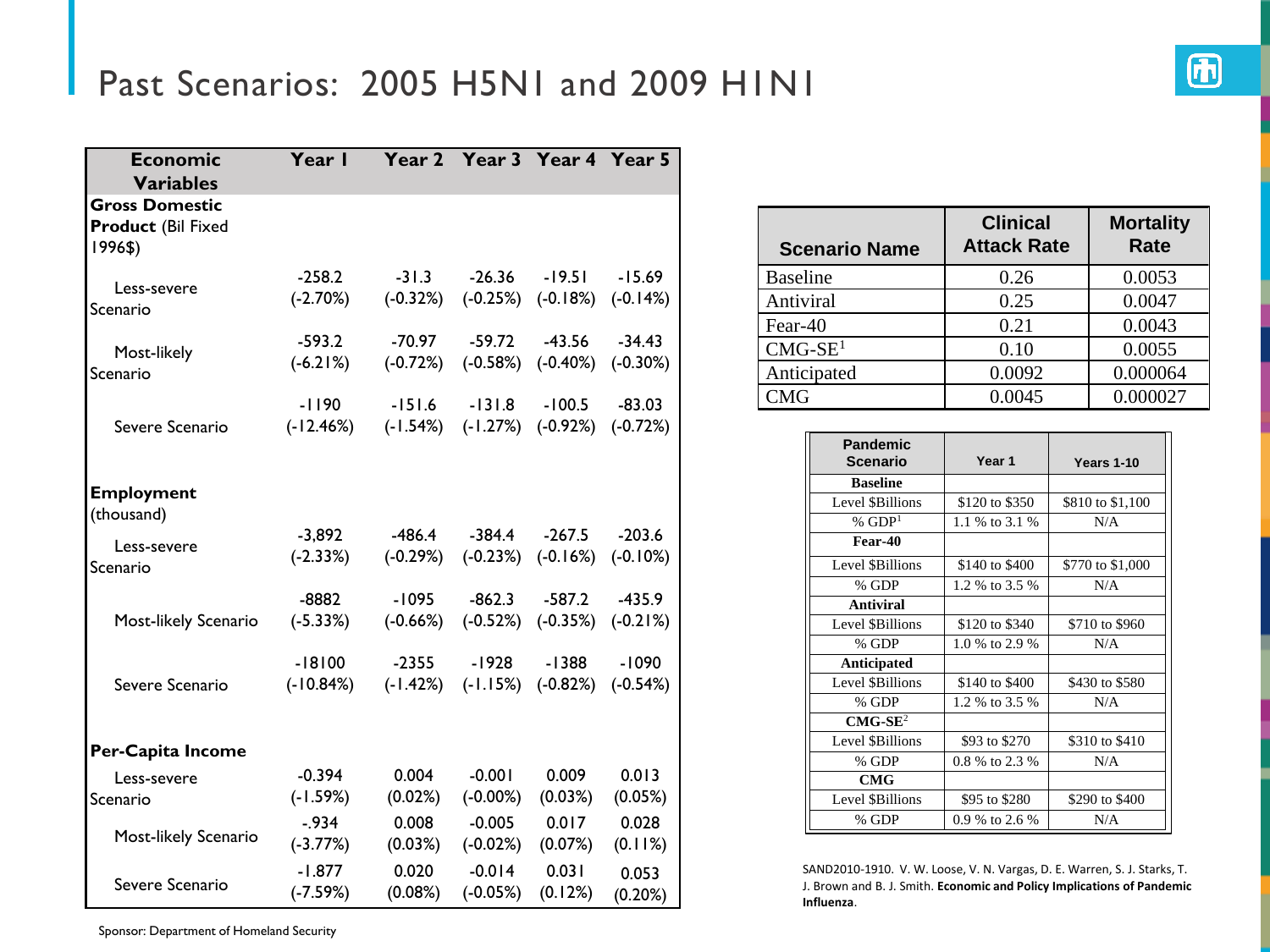## What is our methodology?

Regional economic models: modify a baseline national forecast to reflect national impacts

- Supply and demand shocks
- Results in new national baseline forecast

### State-by-state impacts

- Essential vs non-essential businesses
- Staged return to work
- Other mitigation or intervention policies

### Integrate other modeling efforts

- Epidemiological
- Economic
- Resource model

### Temporal adjustments

- Scaling of short-term to med- or long-term
- Continuous data mining

### Psychosocial effects

- Consumption switching
- Avoidance behavior
- Work from home policies



### Example Output

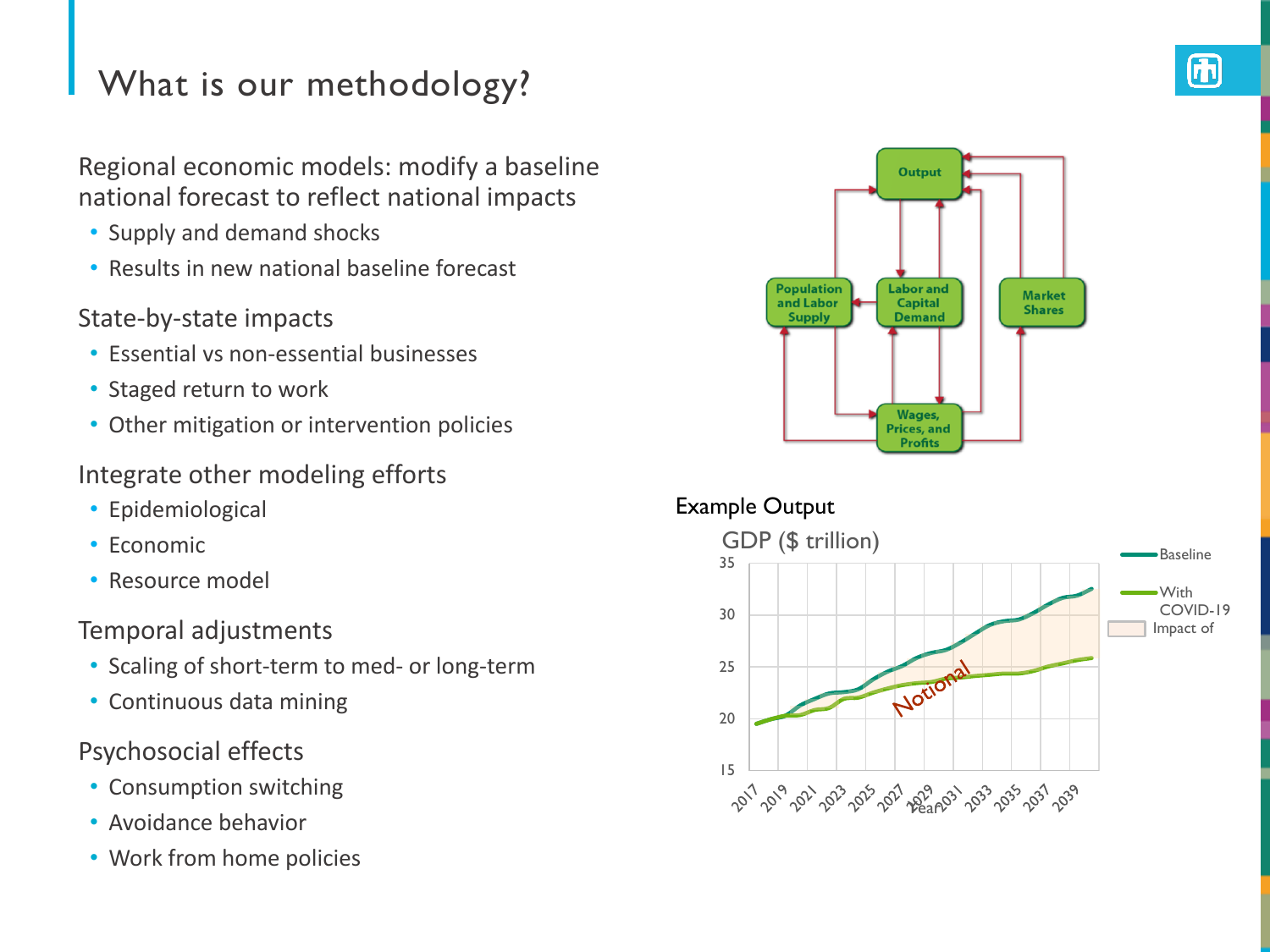## How we are building the modeling input for parameter changes

**Translation of physical, real-world observations, estimations, and hypotheticals into economic impact is accomplished in a layered approach**

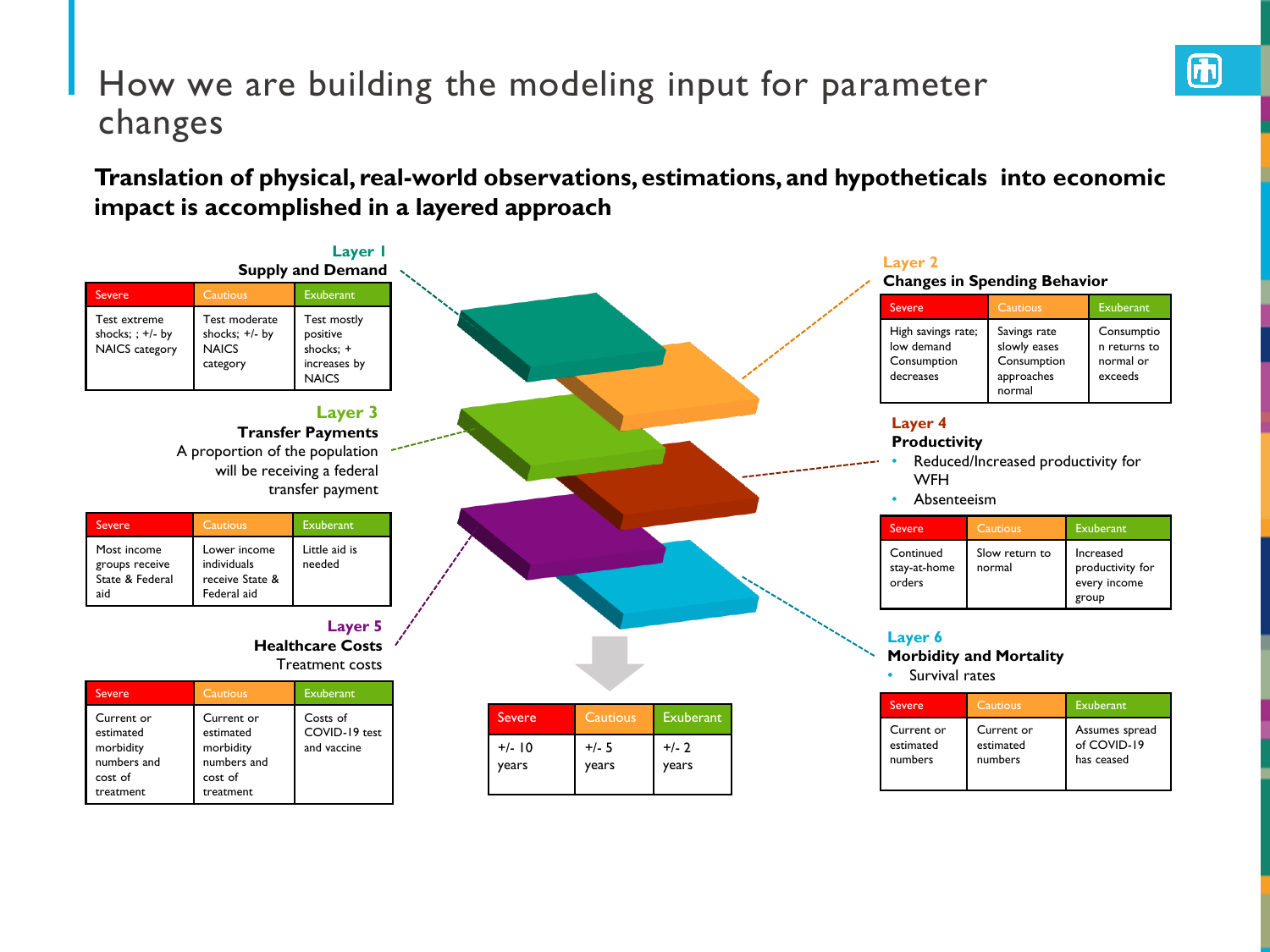## 7 Example Economic Impacts



*Our methodology aims to capture both demand and supply side shocks. It is the net of local, regional, or national effects that we are "experiencing" as changes to the economy, which evolves depending on the scenario.*